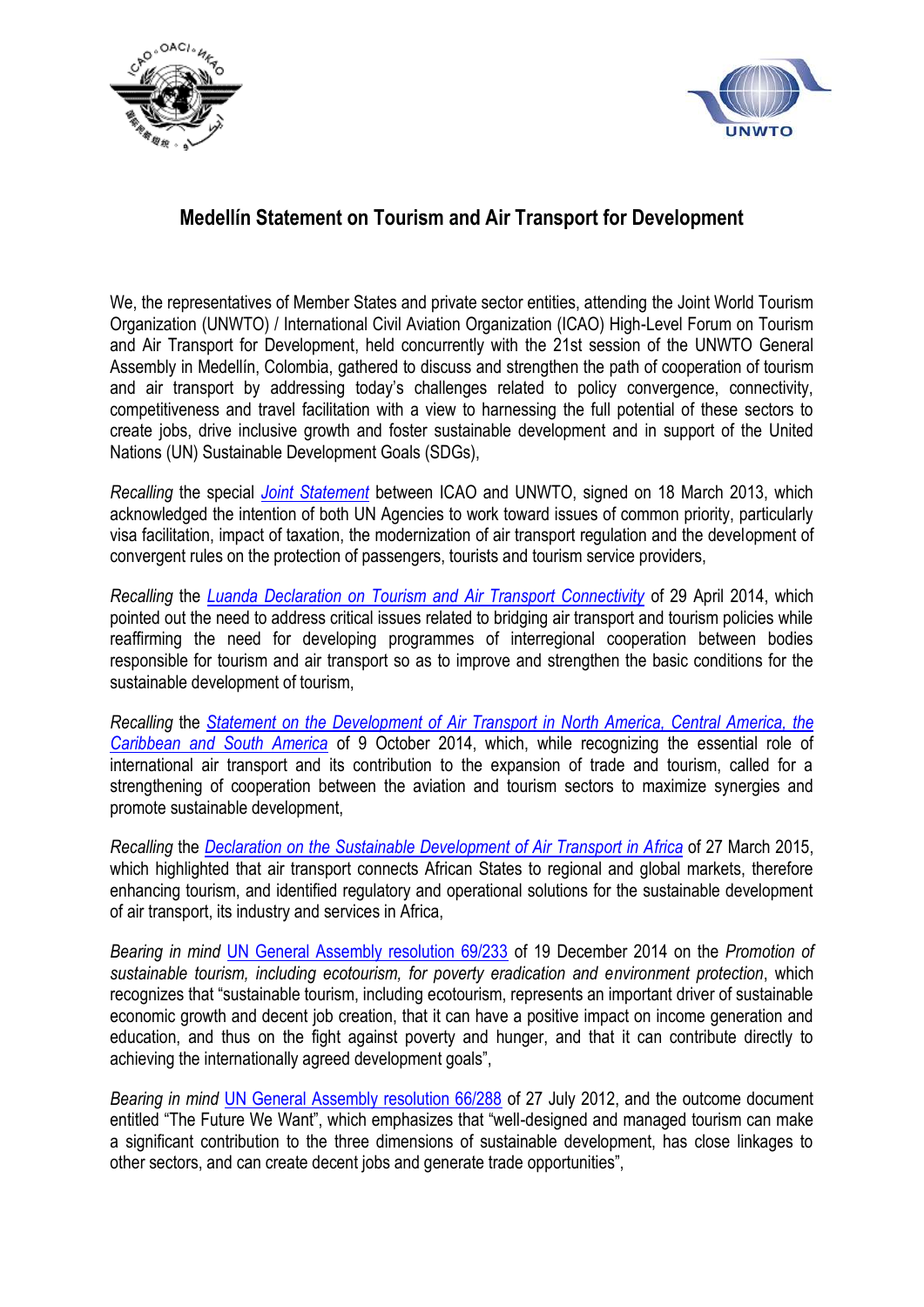*Aware* that actions geared towards achieving sustainable tourism are key in regional policies and strategies for fostering integration among Member States, and that this will contribute to boosting trade, transportation and the strengthening of ties and mutual understanding within and between regions,

*Recognizing* the interwoven relationship between air transport and tourism and highlighting the crucial role of transport in sustaining and promoting economic and social development in developed and developing countries alike, while respecting the environment,

*Recognizing* the importance of robust indicators to monitor progress towards achieving the SDGs and in policy formulation,

*Recalling* that UNWTO and ICAO are actively working together within the framework of the UN coordination mechanism of statistical activities in monitoring progress towards the SDGs*,*

*Affirming* that the formulation of policies to increase air connectivity is a key catalyst in promoting sustainable tourism and economic development,

*Cognizant* of the increasing need for reliable and efficient and affordable transport linkages between source markets and destinations to foster international and interregional trade, tourism and economic cooperation,

*Affirming* the need to protect consumers of tourism and air transport products and services, and the desirability of fostering convergence and compatibility in consumer protection regimes worldwide,

*Aware* that the economic, social, technological and safety aspects of tourism and air transport policies give rise to new challenges and opportunities for all countries and regions,

*Recognizing* the opportunity of this joint UNWTO/ICAO High-Level Forum on Tourism and Air Transport for Development, aimed at addressing the challenges of tourism and air transport sectors, strengthening the common path and cooperation and fostering strategies of inclusive economic growth and sustainable development,

Declare the following:

1. Tourism and air transport are key sectors for sustainable and resilient growth and development, particularly for Least Developed Countries (LDCs), Landlocked Developing Countries (LLDCs) and Small Island Developing States (SIDS).

2. Tourism and air transport can play a pivotal role in creating employment opportunities, both directly and indirectly through their linkages to local economic activities, raising income at both household and national levels, improving the balance of payments and driving economic growth. Their importance in promoting economic cooperation, trade and cultural exchange, both at the regional and international levels make them fundamental for the sustainable development of all States.

3. Tourism and air transport development must contribute to building economic links that bridge the gaps between developed and developing countries by enhancing cooperation, especially in infrastructure development, human resources, promotion and marketing.

4. Tourism development is to be carried out on the basis of careful, strategic planning with the broad involvement and active participation of all stakeholders, in a way that not only increases revenues at the national and local levels, improves the quality of life and well-being of the population by expanding business opportunities, increasing employment and fully capitalizing on scientific and technological advances, but also with increasing efforts to address both sectors environmental impacts.

5. Enhancing evidence-based decision-making is of primary importance, especially with relation to the use and management of resources - including biodiversity -, benefits and impacts of tourism and air transport at destinations.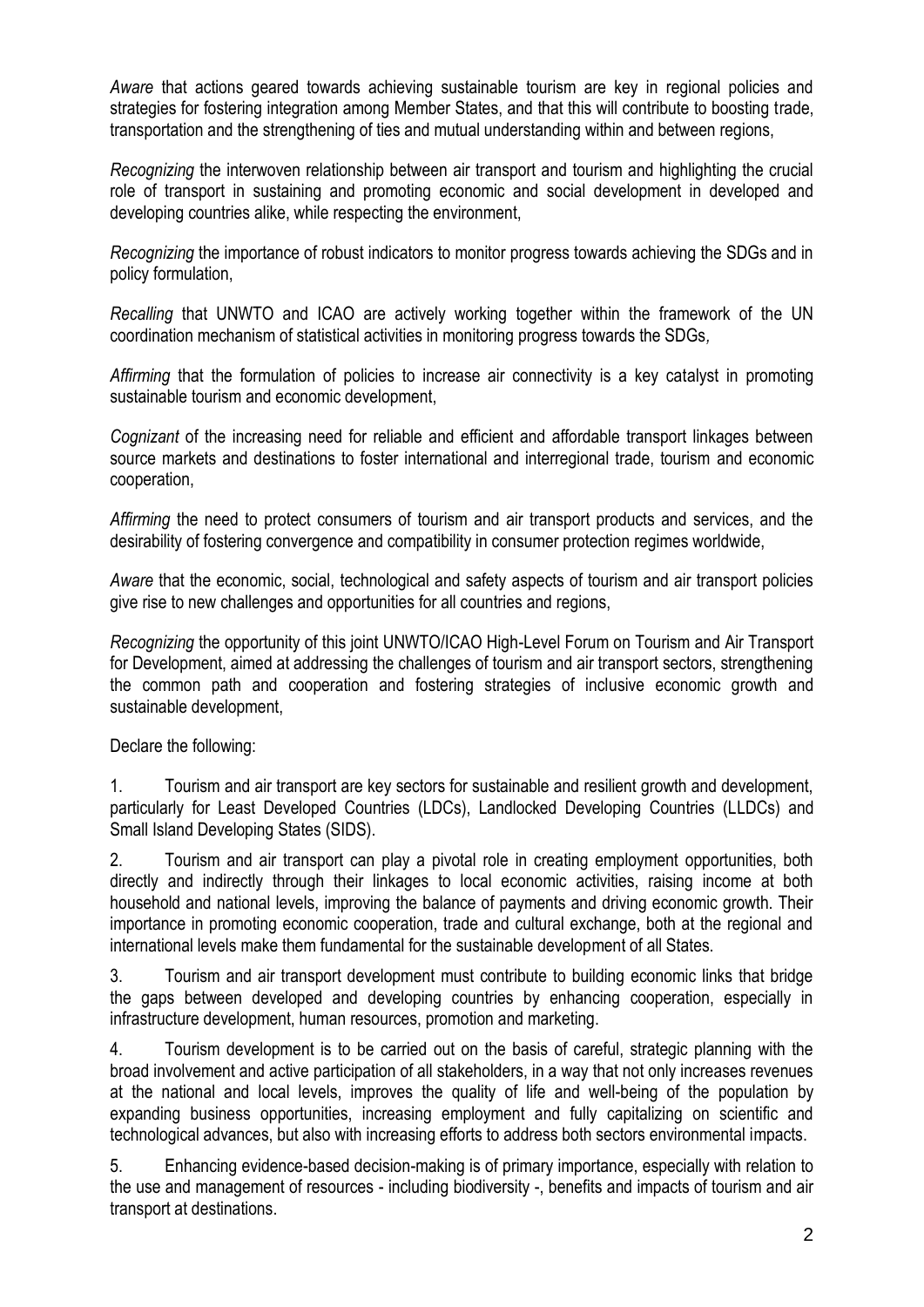6. Governments should actively support the development of indicators by UNWTO and ICAO to assist States in monitoring progress towards the SDGs.

7. Governments should avoid unnecessary regulations and burdens in their policy implementation and take special steps to optimize connectivity and implement coordinated and holistic measures towards tourism and air transport development. They should also assess the benefits of tourism and air transport against different development opportunities, resources used and values created.

8. Governments should seek convergence and compatibility when formulating consumer protection regimes, giving due regard to relevant international instruments, including the ICAO core principles on consumer protection.

9. Cooperation among all major stakeholders—governments at the national, subnational and local level, international organizations, the private sector, and communities—is vital for achieving the objectives of sustainable tourism. Therefore, a coordinated effort of all stakeholders is needed in order to promote, with the support of the media, greater understanding of the value of partnerships as an implementation tool towards fostering sustainable growth and development and in support of the SDGs.

10. Domestic tourism helps to achieve a better distribution of benefits, employment and wealth throughout the national territory. It is closely linked and interdependent with other sectors of the social and economic life of each country and air transport is increasingly important for domestic tourism growth in many countries around the world. Therefore, the development of domestic tourism should form an integral part of strategic development planning that contributes to strengthening resilience and sustainable development at the national and local levels.

11. Under a gradual and balanced liberalization of air services, regional and global air links would be expanded and connectivity would be increased. Competitiveness would improve, foreign direct investment would increase, and economic development would accelerate. Governments should therefore actively pursue the continuous liberalization of international air transport to the benefit of all stakeholders and the economy at large guided by the need to ensure respect for the highest levels of safety and security and the principle of fair and equal opportunity for all States and their stakeholders.

12. Travel facilitation is of great importance for the development of present-day tourism and Member States should pursue their efforts to implement the provisions of previous declarations and recommendations, especially those encouraging travel facilitation and, when appropriate, lend their support to UNWTO and ICAO in this regard.

13. Facilitation, wherever feasible, of travel formalities and procedures in respect of entry and exit points, customs, currency, safety and security as well as health regulations, is crucial in order for the tourism and air transport sectors to sustain their resilient growth and yield their development potential.

14. Improving transport conditions, especially air transport, should be ensured by vigorously promoting the introduction of measures that enable seamless, safe and secure domestic and international travel, such as the *ICAO Traveller Identification Programme* (ICAO TRIP) as well as INTERPOL's *Stolen and Lost Travel Documents Database* (SLTD), so as to maximize the holistic approach to identification management at borders while ensuring travellers' safety and the resilience of tourism development.

15. Considering the importance and role of infrastructure to support the necessary development of airports and intermodal transportation infrastructure to meet the demand for air services, due consideration should be given to practices for attracting public and private capital in the most costeffective manner.

16. Governments and the aviation industry should avoid imposing unjustified taxes, charges and other levies on international aviation which may have negative impacts on the competitiveness of the air transport and tourism industries and national economies.